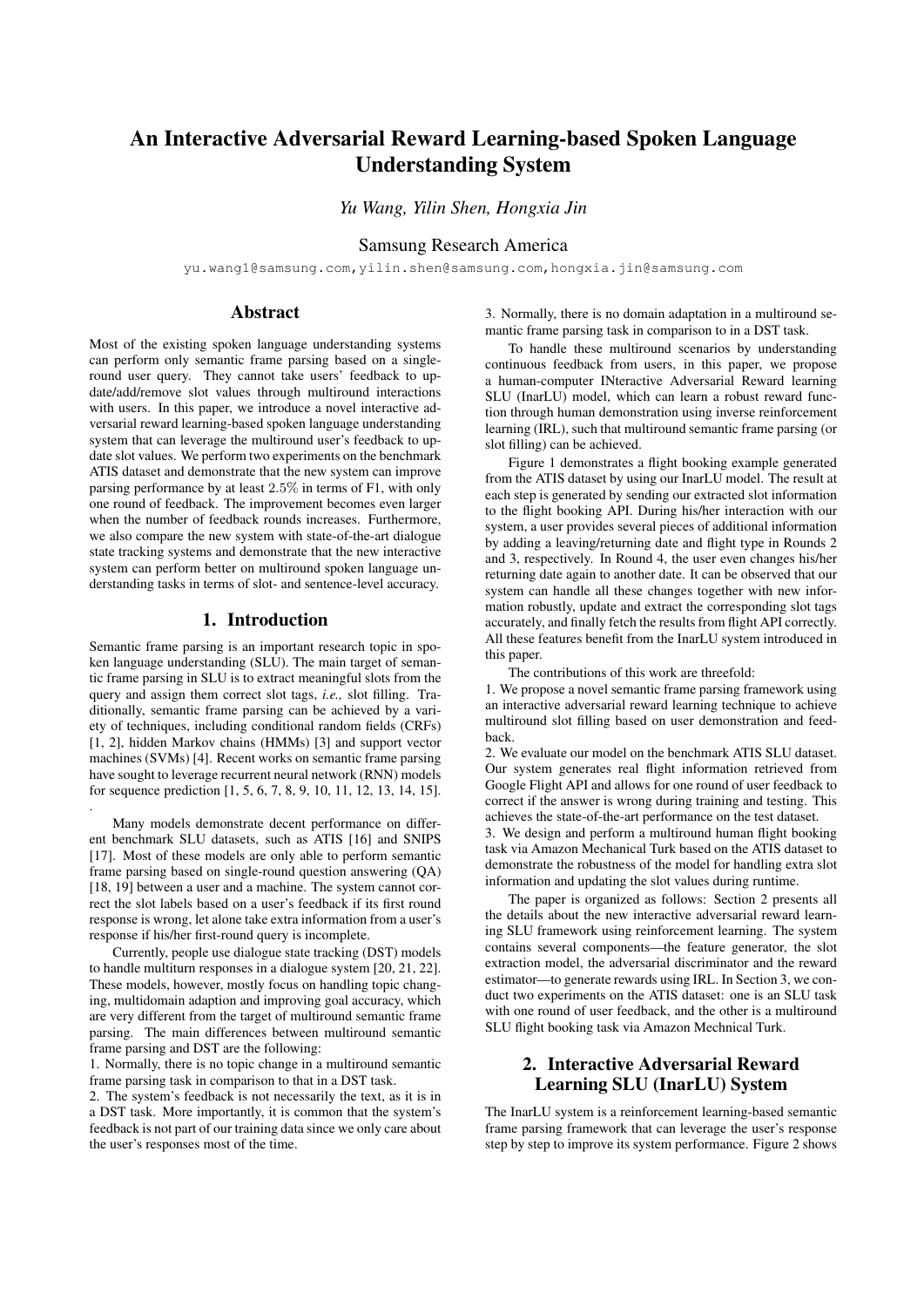

Figure 1: *A flight booking example using the InarLU model on the ATIS dataset*

a detailed graphical description of our InarLU system structure. The system contains four main submodules: the feature generator, the slot extraction model, the reward estimator and the adversarial discriminator. Their designs are detailed as follows.

#### 2.1. Feature Generator

The feature generator extracts important semantic features from the origin query and user feedback at each round. These features are used to estimate reward R and to generate policy  $\pi$ and state  $s_t$  in the slot extraction model.

Specifically, both the origin query and user feedback are encoded by the attention bidirectional RNN structure, as given in [23]. The encoded query feature is denoted as  $c<sup>q</sup>$ , which is the final output of the query encoder  $E_{query}$ . Comparatively, the encoded user feedback feature  $c_t^f$  is different at each time step (or round)  $t$  because it only considers the user's feedback feature generated by the feedback encoder  $E_{feedback}$  in round t. The two feature embeddings are then concatenated together as  $[c^q, c_t^f]$  to be consumed by the reward estimator and slot extraction model.

#### 2.2. Slot Extraction Model

The slot extraction model contains two submodules: a reinforcement learning (RL) policy model and an RNN tagging model.

The RL policy model generates policy  $\pi_\beta$  and the masking rules, *i.e.*, state  $s_t \in \mathbb{R}^{1 \times k}$ , to identify the slot values to be maintained. Each of  $s_t$ 's entry is a binary value of either 0 or 1, representing whether the  $i^{th}$  label  $l_i$  should be presented (1) or not (0). The state update can be represented mathematically as follows:

$$
s_t = f_{\pi_\beta}(g[c^q, c_t^f], s_{t-1})
$$
\n(1)

where  $f(\cdot)$  is the long short-term memory (LSTM) unit [24], and  $g(\cdot)$  is a multilayer perception (MLP) for origin query and user feedback matching.  $\pi_{\beta}$  is the estimated RL policy with parameter  $\beta$ . The update law of  $\beta$  is handled by the adversarial discriminator to be discussed.

The RNN tagging model extracts the slot candidate matrix  $C_t^{slot} \in \mathbb{R}^{k \times m}$  from the concatenated queries  $[c^q, c_t^f]$ . The  $i^{th}$ row of  $C_t^{slot}$  represents the average sum of the labeled token embeddings under the  $i^{th}$  label  $l_i$ ,  $k$  is the total number of label types, and  $m$  is the word embedding dimension. If there is no token under a label, then that label's row is padded by zeros.

The final output of the slot extraction model is the masked slot matrix  $M_t$  defined as follows:

$$
M_t = diag(s_t) \cdot C_t^{slot} \tag{2}
$$

where  $diag(s_t) \in \mathbb{R}^{k \times k}$  is a diagonal matrix with its diagonal element  $diag(s_t)(i, i) = s_t(i)$ , and all other elements are zeros. Therefore,  $M_t \in \mathbb{R}^{k \times m}$  is the masked slot candidate matrix by only keeping the rows where  $s_t$  has nonzero values (and leaving the other rows with zeros).

#### 2.3. Reward Estimator

The reward estimator  $R_{\theta}(M_t)$  is a nonlinear function  $\phi$ , which takes the current round masked slot matrix  $M_t$  and user feedback feature vector  $c_t^f$  as its input.

Inspired by the reward design in different IRL applications [25, 26, 27, 28], the reward estimator function  $R_{\theta}(M_t)$  is defined as follows:

$$
R_{\theta}(M_t) = \phi(W_t(f(M_t) + M_t c_t^f) + b_t)
$$
\n(3)

where  $\phi$  is a nonlinear projection function, and  $W_t$  and  $b_t$  denote the weight and bias in the output layer, respectively.  $M_t c_t^f$ stands for the projection of the feedback feature  $c_t^f$  to the slot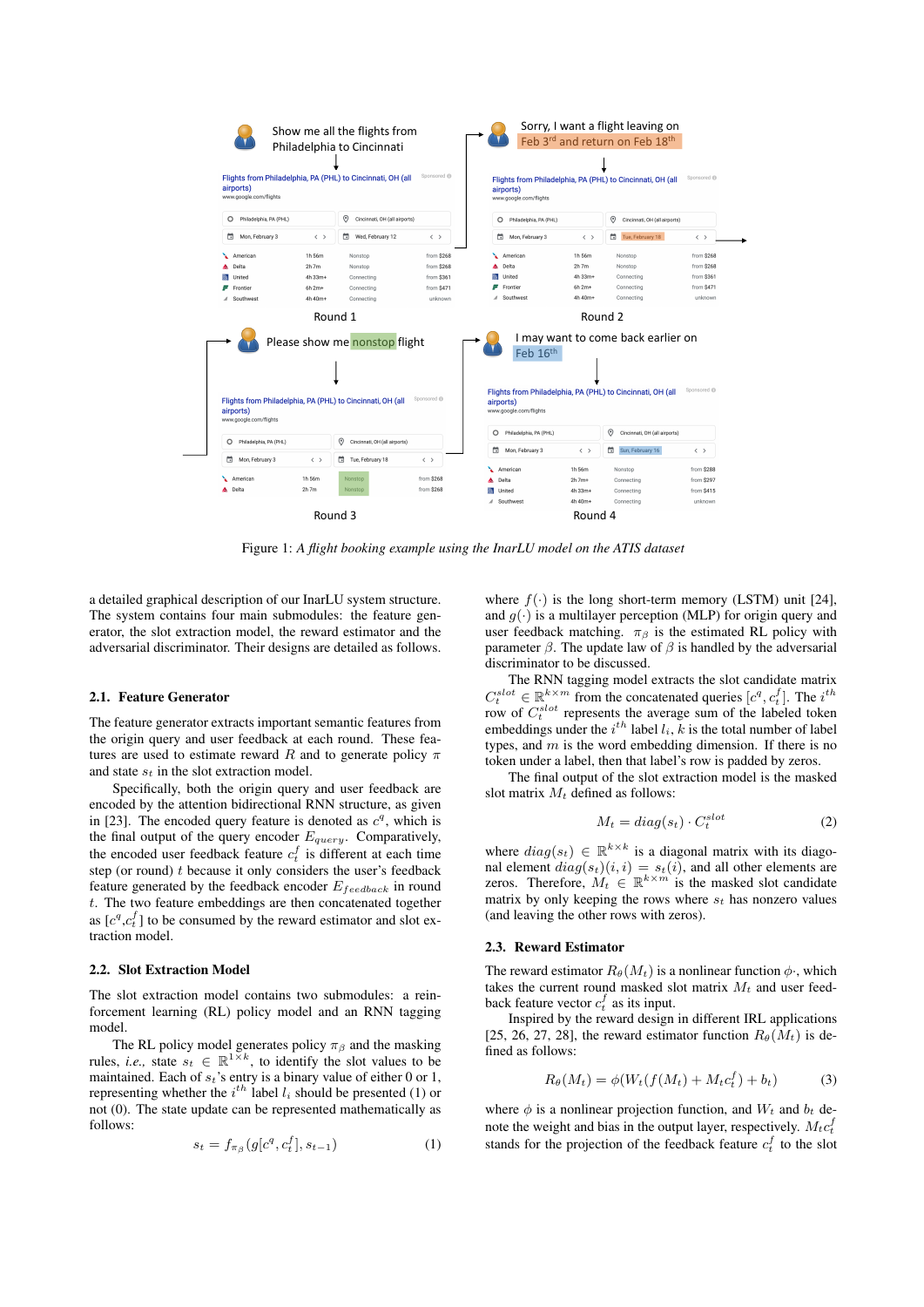

Figure 2: *Overview of the Interactive Adversarial Reward Learning SLU System*

filling representation space  $M_t$ , and  $f(\cdot)$  is an LSTM structure. *Remarks:* It is worth noting that both the slot candidate matrix  $C_t^{slot}$  and the masked matrix  $M_t$  depend only on the origin query and the current-round  $t$ 's user feedback. The state  $s_t$  contains previous-round user feedback information and hence can help filter out the unnecessary slot values and only keep the useful information.

#### 2.4. Adversarial Discriminator

To train the nonlinear estimated reward function  $R_{\theta}(M_t)$  =  $\phi(\cdot)$ , we leverage the adversarial discriminator to associate the generated masked slot candidate matrix with the reward function. Similar to [27], we use the reward Boltzman distribution to approximate the data distribution:

$$
p_{\theta}(M_t) = \frac{e^{R_{\theta}(M_t)}}{\sum_{M_i} e^{R_{\theta}(M_i)}}
$$
(4)

where  $M_i$  denotes the empirical sample at time step i. The optimal reward function  $\overline{R}^*(M)$  is achieved when the reward Boltzman distribution  $p_{\theta}(M_t)$  is equal to that in the "real" data distribution  $p^*(M)$ .

The objective function  $J$  of the adversarial discriminator is a min-max function that maximizes  $p_{\theta}$ 's similarity with the empirical distribution of the training data  $p_e$  and minimizes the similarity between them and the data generated by our slot extraction policy  $\pi_{\beta}$ , which can be mathematically represented as follows:

$$
J = \underset{\beta}{\arg\max} \underset{\theta}{\arg\min} \, KL(p_e \mid \mid p_\theta) - KL(\pi_\beta \mid \mid p_\theta) \quad (5)
$$

where  $KL(\cdot)$  represents the KL divergence. Following a similar derivation in [27], our SGD learning law for the policy model network parameter  $\beta$  and the reward estimator network parameter  $\theta$  can be written as follows:

$$
\frac{\partial J_{\theta}}{\partial \theta} = \mathbb{E}_{M \sim p_e(M)} \left( \frac{\partial R_{\theta}}{\partial \theta} \right) - \mathbb{E}_{M \sim \pi_{\beta}(M)} \left( \frac{\partial R_{\theta}}{\partial \theta} \right)
$$

$$
\frac{\partial J_{\beta}}{\partial \beta} = \mathbb{E}_{M \sim \pi_{\beta}(M)} (R_{\theta}(M) - \log \pi_{\beta}(M) - b) \qquad (6)
$$

$$
\times \frac{\log \pi_{\beta}(M)}{\partial \beta}
$$

## 2.5. Slot Filling Table

As shown in Figure 2, the slot extraction model sends its output  $M_t$  to the slot filling table T to update the corresponding slot entries. The slot filling table at round t is represented by  $T_{t-1}$ , containing  $k$  rows, where  $k$  is the number of slot types. At each round t, the table value  $T_t$  is updated as follows:

$$
T_t = T_{t-1} \cup M_t \tag{7}
$$

by adding the new slot entries from  $M_t$  to table  $T_{t-1}$ . If there already exist some values for some specific slot types in  $T_{t-1}$ , then we will update them correspondingly using those in  $M_t$  at round t.

The slot values in the slot filling table are combined into a formatted query by using predefined templates and then sent to the Google Flight API to fetch the results.

## 3. Experiment

We conduct two experiments to demonstrate how the new system works and evaluate its performance. The first experiment is an SLU task with one round of user feedback to correct the result if the output of the origin query is wrong. The second experiment is a multiround flight booking task with help via Amazon Mechanical Turk.

#### 3.1. Dataset

We use the ATIS dataset in both experiments and follow the train/test split in [6, 29, 1, 10], which contains 4978 utterances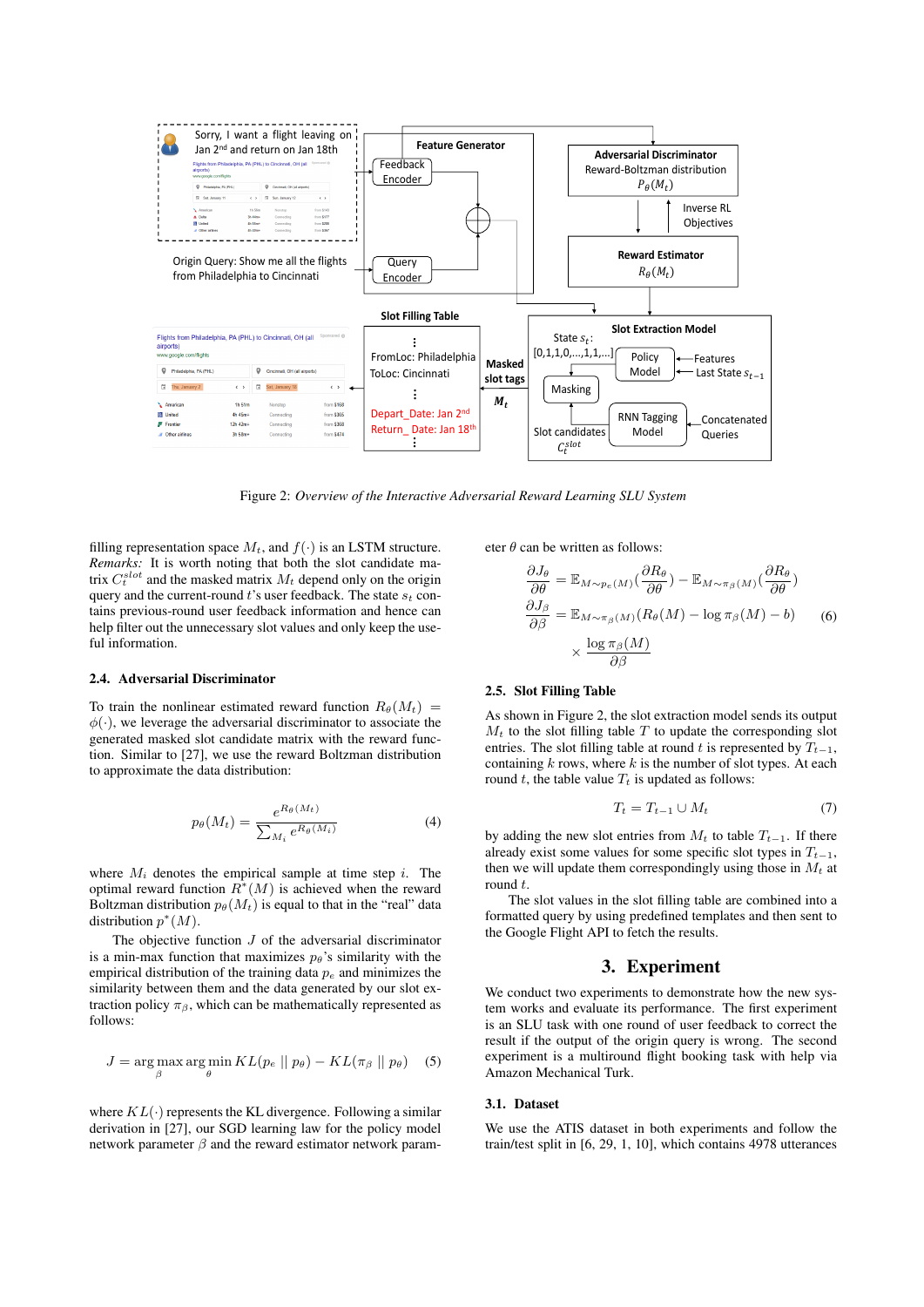in the training set and 893 utterances in the test set; the total number of slot tags is 127. In the second experiment, we ask Amazon Mechanical Turks to help expand the original ATIS dataset to a multiround flight booking QA dataset. For each single query in ATIS, we ask Turks to generate 1 to 4 rounds of feedback in two categories: the first type is to ask for extra information, as in Rounds 2 and 3 in Figure 1, and the second type is to update/correct the previously stated information, as in Round 4. Round 1 uses the same feedback as that we collected for experiment 1, with one round of user feedback (to be mentioned in 3.3). The Turks are allowed to choose either type of feedback at each round by themselves (except for Round 1, which is inherited from experiment 1), and they need to note the slot tags in their feedback as ground-truth labels. The average feedback rounds include 3.2 feedback units per query.

#### 3.2. Model Setup

For the RL policy model in the slot extraction model, we use Adam [30] as the optimizer, with an initial learning rate  $10^{-5}$ , and we choose  $\alpha = 0.5$  and  $\lambda = 1$ . The RNN structures used in the tagging model follow the same setup as in [6] and [9]. The nonlinear function  $\phi(\cdot)$  in the reward function  $R_{\theta}(M_t)$  is chosen as the softsign function, *i.e.*,  $\phi(x) = \frac{x^{3/2}}{1+|x|}$ . The embedding size  $k$  is set as 200.

### 3.3. Experiment 1: Flight booking with one round of user feedback

In the first experiment, we allow for our Turks to provide one round of correction feedback during both training and inference. We pretrain an RNN-based slot tagging model using the attention bi-RNN model given in [6] and the slot-gated bi-RNN model given in [9]. These models are used to generate the slot tags for the origin query and the slot candidates  $C_t^{slot}$ , as in Figure 2, and are also used as baseline models. When training the new InarLU system, our Turks first check whether the templatebased result generated by the slot extracted from the original user query can fetch the correct result from the Google Flight API. If the result is wrong, then our Turks will provide feedback to correct the mistake specifically. For example, if we want to query a destination "Cincinnati", but the result displays the incorrect destination of "Philadelphia", then a Turk should reply as follows: "I want to go to Cincinnati actually". Similarly, we also allow Turks to have at most one round of interaction during inference for correction purposes. Table 1 shows a comparison of the results by using the baseline models and those with our InarLU system. We can observe that our InarLU system with one round of feedback can improve slot F1 by more than 2.5% on both RNN tagging model structures.

Table 1: *Experiment 1: flight booking with one-round user feedback*

| Model                     | Slot F1 $\%$ | Sentence Acc % |
|---------------------------|--------------|----------------|
| <b>Attention bi-RNN</b>   | 94.2         | 78.9           |
| Attention bi-RNN + InarLU | 96.8         | 83.6           |
| Slot-gated bi-RNN         | 95.2         | 82.6           |
| Slot-gated bi-RNN+ InarLU | 97.7         | 85.7           |

#### 3.4. Experiment 2: Multiround flight booking task

The second experiment is a multiround flight booking task using the expanded ATIS dataset, as described in the data section. Again, we compare the results by using the baseline RNN models and those with our InarLU system. In each round, the input to the attention RNN model is the concatenation of the raw user query and the user's feedback at round  $t$ . In Table 3, we show the test result by using the slot F1 scores at each round.

Table 2: *Experiment 2.1: Comparison of InarLU models on a multiround flight booking task*

| Model/slot $F1(\%)$                                           |              | Round 1 Round 2 Round 3 Round 4 |              |              |
|---------------------------------------------------------------|--------------|---------------------------------|--------------|--------------|
| Attention bi-RNN<br>Attention $\frac{1}{2}$ RNN +<br>InarI JJ | 94.2<br>96.8 | 93.1<br>95.3                    | 92.7<br>95.8 | 89.2<br>96.3 |
| Slot-gated bi-RNN<br>Slot-gated bi-RNN+<br>InarLU             | 95.2<br>97.7 | 93.4<br>96.5                    | 91.8<br>96.1 | 90.1<br>97.1 |

Based on the experimental results, we can observe that our InarLU model performs better than the baseline RNN models in all rounds. The advantage gaps of the InarLU model over baselines become larger when the number of feedback rounds increases. One main reason is that the new system is able to remember user feedback history better with an RL structure and hence can make a better decision as to whether to keep, remove or update the slot values.

Furthermore, we also compare the best performing slotgated bi-RNN+InarLU model with two other state-of-the-art DST models, MA-DST [20] and TRADE [22], to test how these DST systems perform in our multiround SLU task. The results are shown in Table 3.

Table 3: *Experiment 2.2: Comparison between the InarLU model and DST models on a multiround flight booking task*

| Model/slot $F1(\%)$                                    |                      | Round 1 Round 2 Round 3 Round 4 |                      |                      |
|--------------------------------------------------------|----------------------|---------------------------------|----------------------|----------------------|
| <b>TRADE</b><br>MA-DST<br>Slot-gated bi-RNN+<br>InarLU | 83.6<br>85.5<br>97.7 | 82.2<br>83.2<br>96.5            | 82.5<br>81.6<br>96.1 | 79.8<br>80.3<br>97.1 |

It can be observed that even the state-of-the-art DST models do not perform very well on the multiround SLU task, the main reasons for which are as follows:

1. We do not have any text in the system's response during training, but most of the DST systems require system response texts as one of their inputs.

2. Furthermore, there is no domain changing or topic changing in our multiround SLU problem, so the DST models cannot exhibit their advantages in handling the domain/topic changing scenarios as in other DST tasks.

## 4. Conclusions

In this paper, we introduce a novel interactive adversarial reward learning-based SLU system that can leverage the multiround user's feedback to update slot values in a semantic frame parsing task. We test our model with two experiments on the ATIS dataset by using single-round and multiround feedback from users. By comparing with baseline tagging models, we show that our InarLU system can greatly improve the tagging model's performance by leveraging user feedback, and the advantage becomes greater when the number of feedback rounds increases.